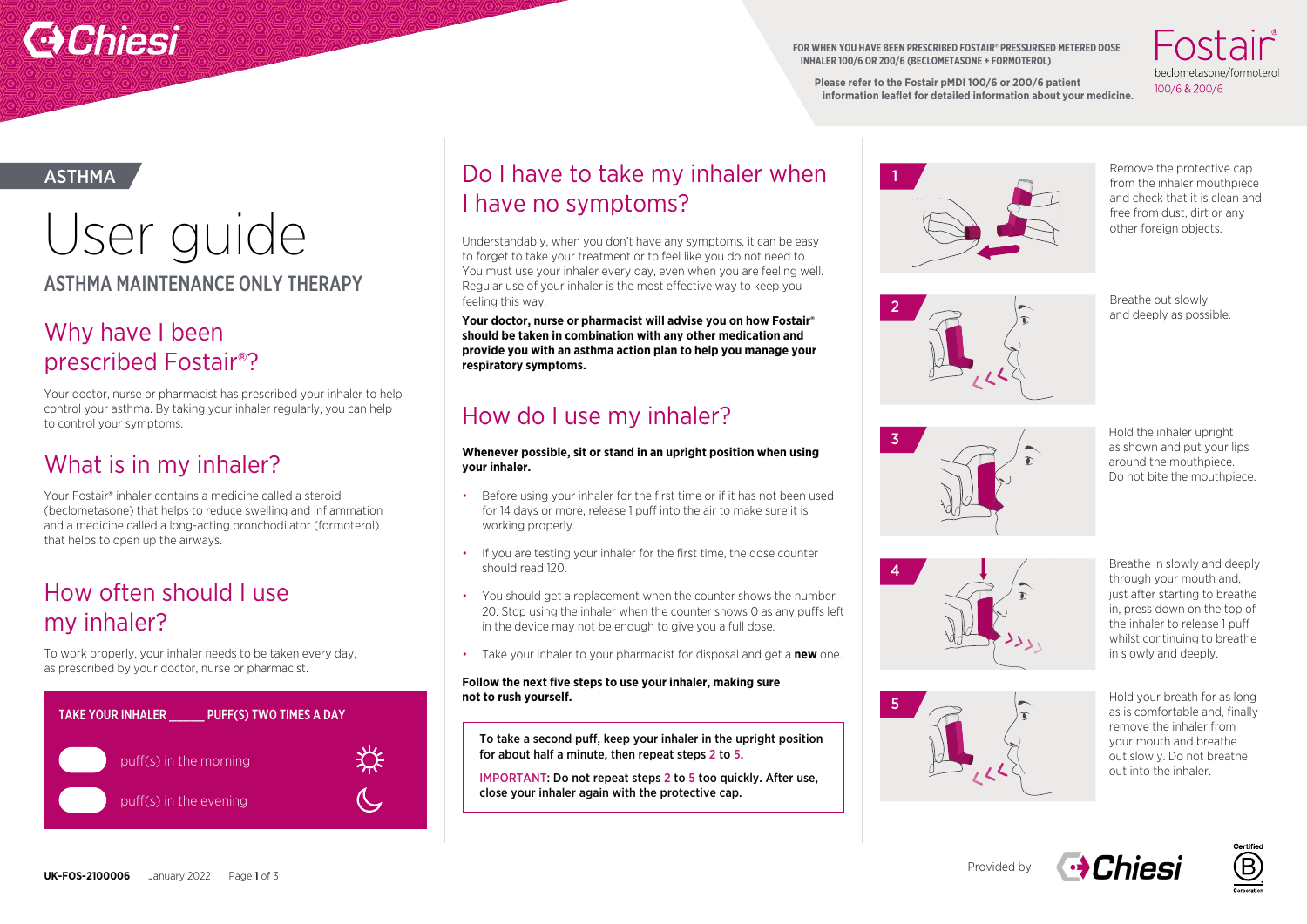# **C** Chiesi



### How do I use my inhaler with a spacer?

You may have been prescribed a spacer, called the **AeroChamber Plus™** to be used with your inhaler. Your spacer may look like a long chamber with a mouthpiece at one end and a hole at the other where it attaches to your inhaler.

Follow the next 7 steps to use your inhaler with a spacer. Don't forget to refer to the information leaflet that comes with the AeroChamber Plus™. or speak to your doctor, nurse or pharmacist for more information or help.

#### SPACER: AEROCHAMBER PLUS™



#### AeroChamber Plus<sup>™</sup> is a registered trademark of Trudell Medical International.

To begin, stand or sit in a comfortable upright position.



*Remove the protective cap from your inhaler and the spacer mouthpiece.*





*Make sure the spacer is clear and there are no objects that could block the flow of air.* 



*Insert your inhaler into the hole in the back of the spacer.*

*Put the spacer mouthpiece into your mouth.* 



*Push down on the top of the inhaler and start breathing in slowly. Keep a good seal around the spacer mouthpiece and take 5 breaths after pushing down on the top of the inhaler.* 





*Slow down your breathing if you hear a whistle sound.* 

*Wait 30 seconds before repeating steps 4-6 as* 

*prescribed.* 



**→ Chiesi**